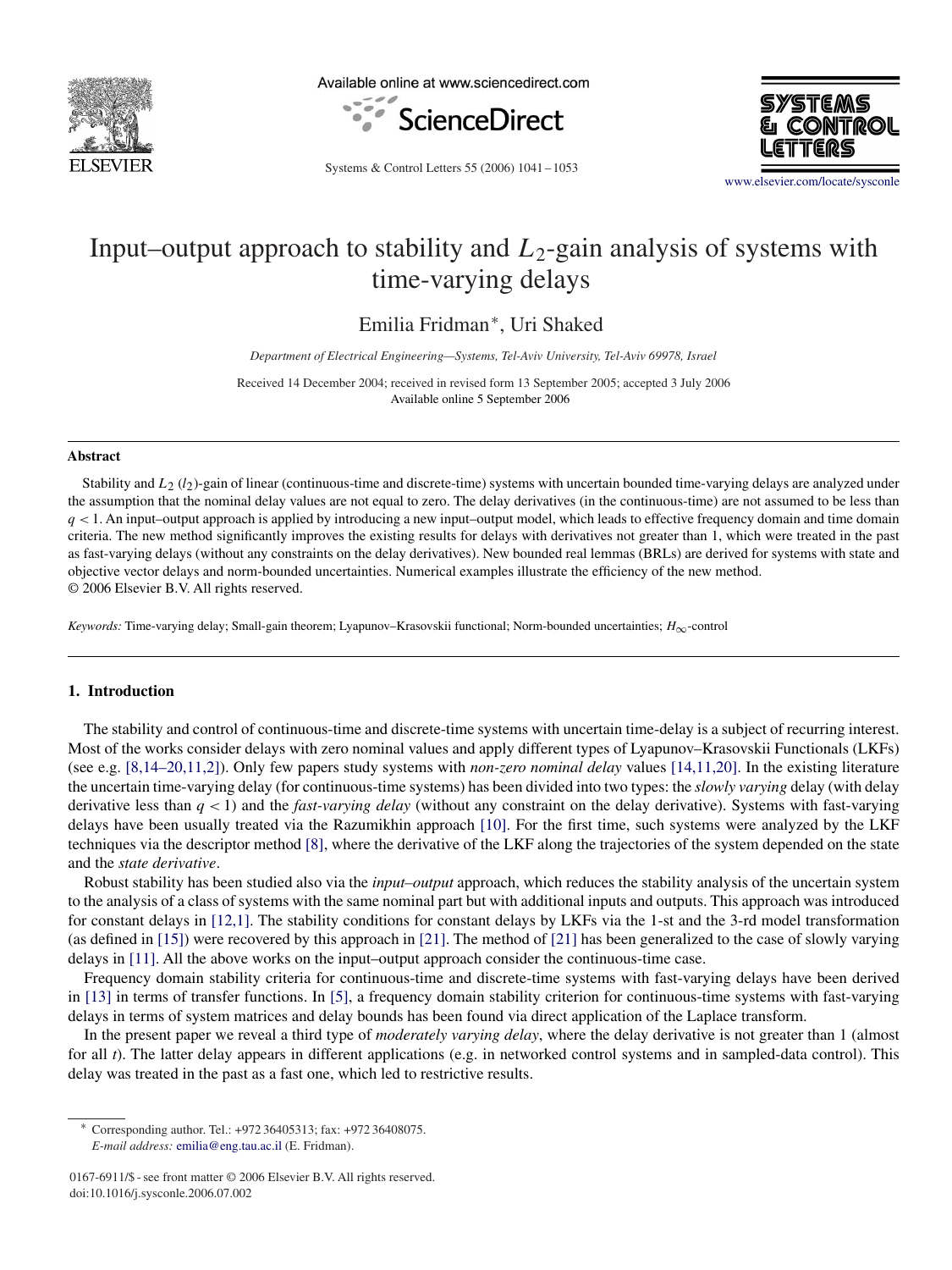The present paper has been inspired by the recent monograph [\[11\],](#page-11-0) where the input–output approach was developed for continuoustime systems with slowly varying delays. We develop the input–output approach to the continuous-time and discrete-time systems with moderately and fast-varying delays having non-zero nominal values. We introduce a new input–output model with an output, which explicitly depends on  $\dot{x}(t)$  ( $x(k+1) - x(k)$ ). This corresponds to the term with  $\dot{x}(t)$  in the derivative of descriptor type LKF [\[7\].](#page-11-0) For the first time we apply the input–output approach to  $L_2(l_2)$ -gain analysis. As a result, new BRLs for systems with the delayed objective vector and with norm-bounded uncertainties are obtained, both in the frequency and in the time domain. The new method essentially improves the existing results for delays with derivatives not greater than 1. The time domain results are based on the application of the descriptor type LKF [\[7\]](#page-11-0) combined with the free weighting matrices technique of [\[19\].](#page-12-0)

**Notation.** Throughout the paper the superscript 'T' stands for matrix transposition,  $\mathcal{R}^n$  denotes the *n*-dimensional Euclidean space with vector norm  $\|\cdot\|$ ,  $\mathbb{R}^{n \times m}$  is the set of all  $n \times m$  real matrices, and the notation  $P > 0$ , for  $P \in \mathbb{R}^{n \times n}$  means that P is symmetric and positive definite. The symmetric elements of the symmetric matrix will be denoted by \*.  $L_2$  is the space of square integrable functions  $v : [0, \infty) \to C^n$  with the norm  $||v||_{L_2} = \left[\int_0^\infty ||v(t)||^2 dt\right]^{1/2}$ ,  $l_2$  is the space of square summable sequences with the norm $\|\cdot\|_{l_2}$ ,  $\|A\|$  denotes the Euclidean norm of a  $n \times n$  (real or complex) matrix *A*, which is equal to the maximum singular value of *A*. For a transfer function matrix of a stable system  $G(s)$ ,  $s \in C$ 

$$
||G||_{\infty} = \sup_{-\infty < w < \infty} ||G(iw)||, \quad i = \sqrt{-1}.
$$

## **2. Stability and BRL in the frequency domain**

#### *2.1. Robust stability: continuous-time systems*

We consider the following linear system with uncertain time-varying delays  $\tau_i(t)$  ( $i = 1, 2$ ):

$$
\dot{x}(t) = A_0 x(t) + \sum_{i=1}^{2} A_i x(t - \tau_i(t)),
$$
\n(1)

where  $x(t) \in \mathcal{R}^n$  is the system state,  $A_i$ ,  $i = 0, 1, 2$  are constant matrices.

The uncertain delays  $\tau_i(t)$  are *piecewise-continuous* functions of the form

$$
\tau_i(t) = h_i + \eta_i(t), \quad i = 1, 2, \quad |\eta_i(t)| \le \mu_i \le h_i,
$$
\n(2)

where  $h_i$  are the known nominal delay values and  $\mu_i$  are the known upper bounds on the delay uncertainties.

To obtain a less conservative result in the case of sign-varying  $\eta_1(t)$ , we assume additionally that  $t - \tau_1(t)$  is a *non-decreasing* function. The latter assumption means that  $\tau_1(t)$  is differentiable almost for all  $t \ge 0$  and  $\dot{\tau}_1(t) = \dot{\eta}_1(t) \le 1$  almost for all  $t \ge 0$ . Note that this derivative constraint is weaker than  $\dot{\tau}_1 \leq q < 1$  of [\[11\].](#page-11-0) Moreover,  $\tau_1(t)$  may include such delays that  $t - \tau_1(t)$  is piecewise constant. This kind of delay appears in sampled-data control  $u(t) = Kx(t_k)$ ,  $t \in [t_k, t_{k+1})$  with the sampling times  $0 = t_0 \le t_1 \le \cdots$ satisfying  $t_{k+1} - t_k \leq 2\mu_1$ , where  $x(t_k)$  can be represented as  $x(t_k) = x(t - \mu_1 - \eta_1(t))$  with  $\eta_1(t) = t - \mu_1 - t_k$ ,  $t \in [t_k, t_{k+1})$  [\[6\]](#page-11-0). It is noted that there is no constraint on the rate of change of  $\tau_2(t)$ .

We assume

*A*1: Given the nominal values of the delays  $h_1 > 0$  and  $h_2 > 0$ , the nominal system

$$
\dot{x}(t) = A_0 x(t) + A_1 x(t - h_1) + A_2 x(t - h_2),\tag{3}
$$

is asymptotically stable.

The results are easily generalized to the case of any finite number of the delays.

We represent  $(1)$  in the form:

$$
\dot{x}(t) = A_0 x(t) + \sum_{i=1}^{2} A_i x(t - h_i) - \sum_{i=1}^{2} A_i \int_{-h_i - \eta_i}^{-h_i} \dot{x}(t + s) \, \mathrm{d}s. \tag{4}
$$

Following the idea of [12,21,11] to embed the perturbed system (4) into a class of systems with additional inputs and outputs, the stability of which guarantees the stability of (4), we introduce the following auxiliary system:

$$
\dot{x}(t) = A_0 x(t) + \sum_{i=1}^{2} A_i x(t - h_i) + \sum_{i=1}^{2} \mu_i A_i u_i(t),
$$
  
\n
$$
y_1(t) = \dot{x}(t), \quad y_2(t) = \sqrt{2}\dot{x}(t),
$$
\n(5a-d)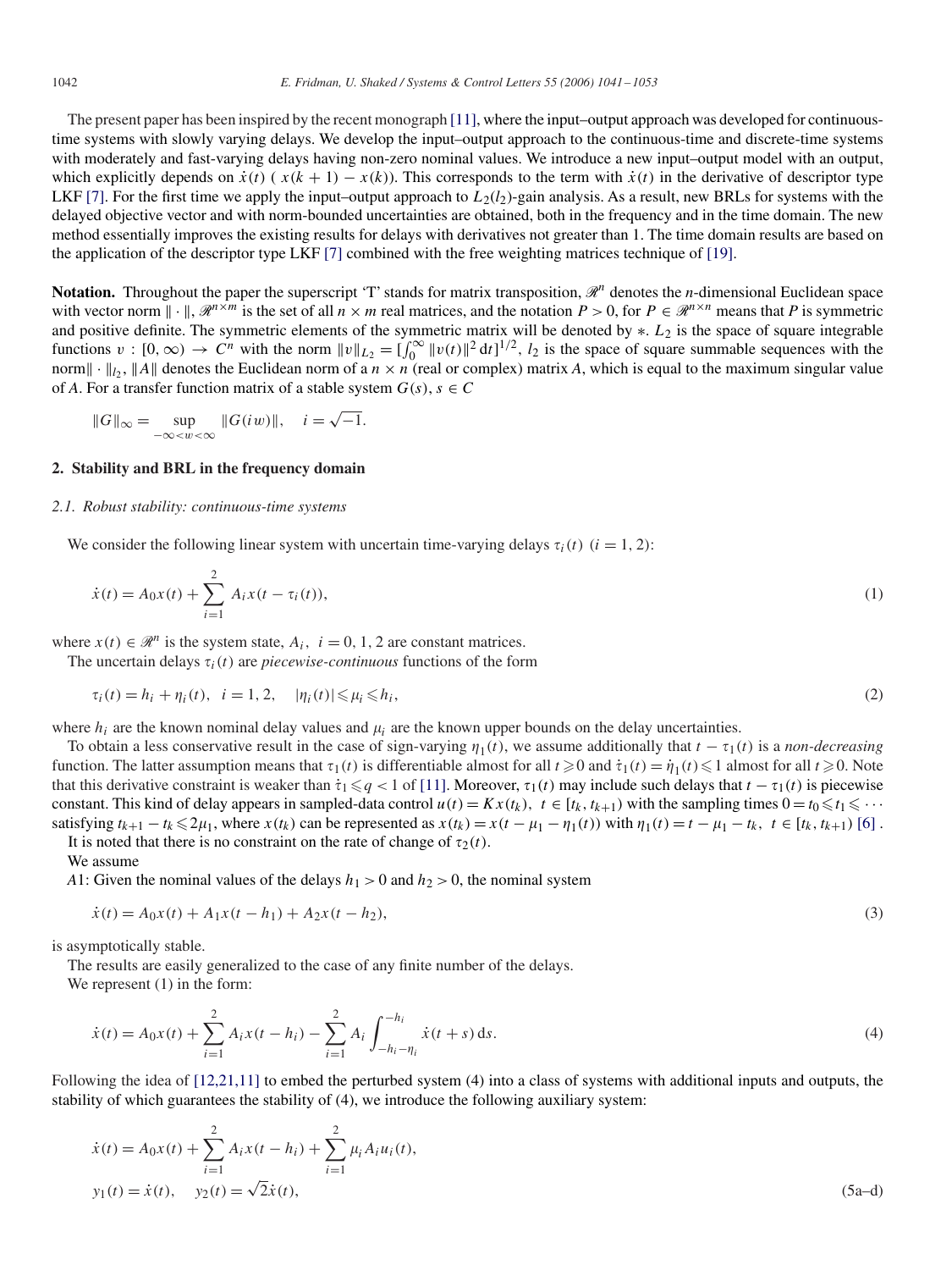with the feedback

$$
u_1(t) = -\frac{1}{\mu_1} \int_{-h_1 - \eta_1}^{-h_1} y_1(t+s) \, ds, \quad u_2(t) = -\frac{1}{\sqrt{2}\mu_2} \int_{-h_2 - \eta_2}^{-h_2} y_2(t+s) \, ds. \tag{6}
$$

Substitution of (6) in (5) readily leads to (4). Note that  $y_1(t)$  and  $y_2(t)$  differ from the output of [12,21,11], and correspond to the term with  $\dot{x}(t)$  in  $\dot{V}_n$  in the descriptor approach [\[8\].](#page-11-0)

Let  $u^T = [u_1^T u_2^T]$ ,  $y^T = [y_1^T y_2^T]$ . Then the auxiliary system (5) can be written as  $y = Gu$  with transfer matrix

$$
G(s) = [sI \sqrt{2}sI]^T \left(sI - A_0 - \sum_{i=1}^2 A_i e^{-h_i s}\right)^{-1} [\mu_1 A_1 \mu_2 A_2].
$$
\n(7)

Assume that  $y_i(t) = 0$ ,  $\forall t \le 0$ ,  $i = 1, 2$ .

**Lemma 2.1.** *The following holds*:

$$
||u_i||_{L_2} \le ||y_i||_{L_2}, \quad i = 1, 2. \tag{8}
$$

**Proof.** For  $i = 1$  we have by Jensen (Cauchy–Schwartz) inequality [\(\[11, p. 322\]\)](#page-11-0) for all  $t \ge 0$ 

$$
\mu_1^2 \|u_1(t)\|^2 = \left\| \int_{-h_1 - \eta_1(t)}^{-h_1} y_1(t+s) \, ds \right\|^2 \le \eta_1(t) \int_{t-h_1 - \eta_1(t)}^{t-h_1} \|y_1(s)\|^2 \, ds. \tag{9}
$$

Note that in the case where  $\eta_1(t) \leq 0$ , the integral in the right side of (9) will also be non-positive so that the term in the right side of (9) will be non-negative. Integrating (9) in *t* from 0 to  $\infty$ , we find that

$$
\mu_1^2 \|u_1\|_{L_2}^2 \leqslant \int_0^\infty \eta_1(t) \int_{t-h_1-\eta_1(t)}^{t-h_1} \|y_1(s)\|^2 \, \mathrm{d} s \, \mathrm{d} t.
$$

We change further the order of integration in the above double integral, taking into account that  $y_1(s) = 0$ ,  $s \le 0$ . Notice that the double integration domain lies in the strip  $t - h_1 - \mu_1 \le s \le t - h_1 + \mu_1$ ,  $t \ge 0$  and is bounded by the plots of  $s = t - h_1$  and of  $s = p(t) \stackrel{d}{=} t - h_1 - \eta_1(t)$ . Since  $p(t)$  is a non-decreasing function, the set of segments  $t \in [t_1, t_2]$ , where  $s = p(t)$  is constant, is countable, while out of these segments  $s = p(t)$  is increasing. Hence, for almost all *s* (for those *s*, where  $s = p(t)$  is increasing) the inverse  $t = p^{-1}(s) = q(s)$  is well-defined and satisfies  $s + h_1 - q(s) = -\eta_1(q(s))$ . We thus find that

$$
\mu_1^2 \|u_1\|_{L_2}^2 \leq \int_0^\infty \eta_1(t) \int_{p(t)}^{t-h_1} \|y_1(s)\|^2 ds dt = \left| \int_0^\infty \int_{q(s)}^{s+h_1} \eta_1(q(s)) \|y_1(s)\|^2 dt ds \right|
$$
  
= 
$$
\left| \int_0^\infty (s+h_1-q(s)) \eta_1(q(s)) \|y_1(s)\|^2 ds \right|
$$
  
= 
$$
\int_0^\infty \eta_1^2(q(s)) \|y_1(s)\|^2 ds \leq \mu_1^2 \|y_1\|_{L_2}^2.
$$

For  $i = 2$ 

$$
2\mu_2^2 \|u_2(t)\|^2 \leq \mu_2 \int_{-h_2 - \mu_2}^{-h_2 + \mu_2} \|y_1(t+s)\|^2 ds
$$

and the result follows after integration in *t* and changing the order of integration.  $\Box$ 

From Lemma 2.1 it follows by the small gain theorem (see e.g. [\[11\]\)](#page-11-0) that the system (1) is input–output stable (and thus asymptotically stable, since the nominal system is time-invariant) if

$$
\|G\|_{\infty} < 1. \tag{10}
$$

**Theorem 2.1.** *Consider* (1) *with delays given by* (2), *where*  $\eta_i(t)$ ,  $i = 0, 1$  *are piecewise-continuous functions and*  $\dot{\eta}_1(t) \leq 1$  *for*  $a$ lmost all  $t \geq 0$ . Under A1 the system is asymptotically stable if (10) holds, where G is given by (7).

**Remark 2.1.** The conditions of Theorem 2.1 (without  $\sqrt{2}$  in *G*) coincide with [\[5\],](#page-11-0) where delays of the type of  $\tau_2$  given by (2) with **Remark 2.1.** The conditions of Theorem 2.1 (without  $\sqrt{2}$  in G) coincide with [\[5\]](#page-11-0), where delays of the type of  $\tau_2$  given by (2) with  $\eta_2 \ge 0$  were considered. The stability interval  $\tau_2(t) \in [h_2, h_2 + \mu_2]$  guaran corresponding interval  $\tau_2(t) \in [h_2 - \mu_2, h_2 + \mu_2]$  of Theorem 2.1.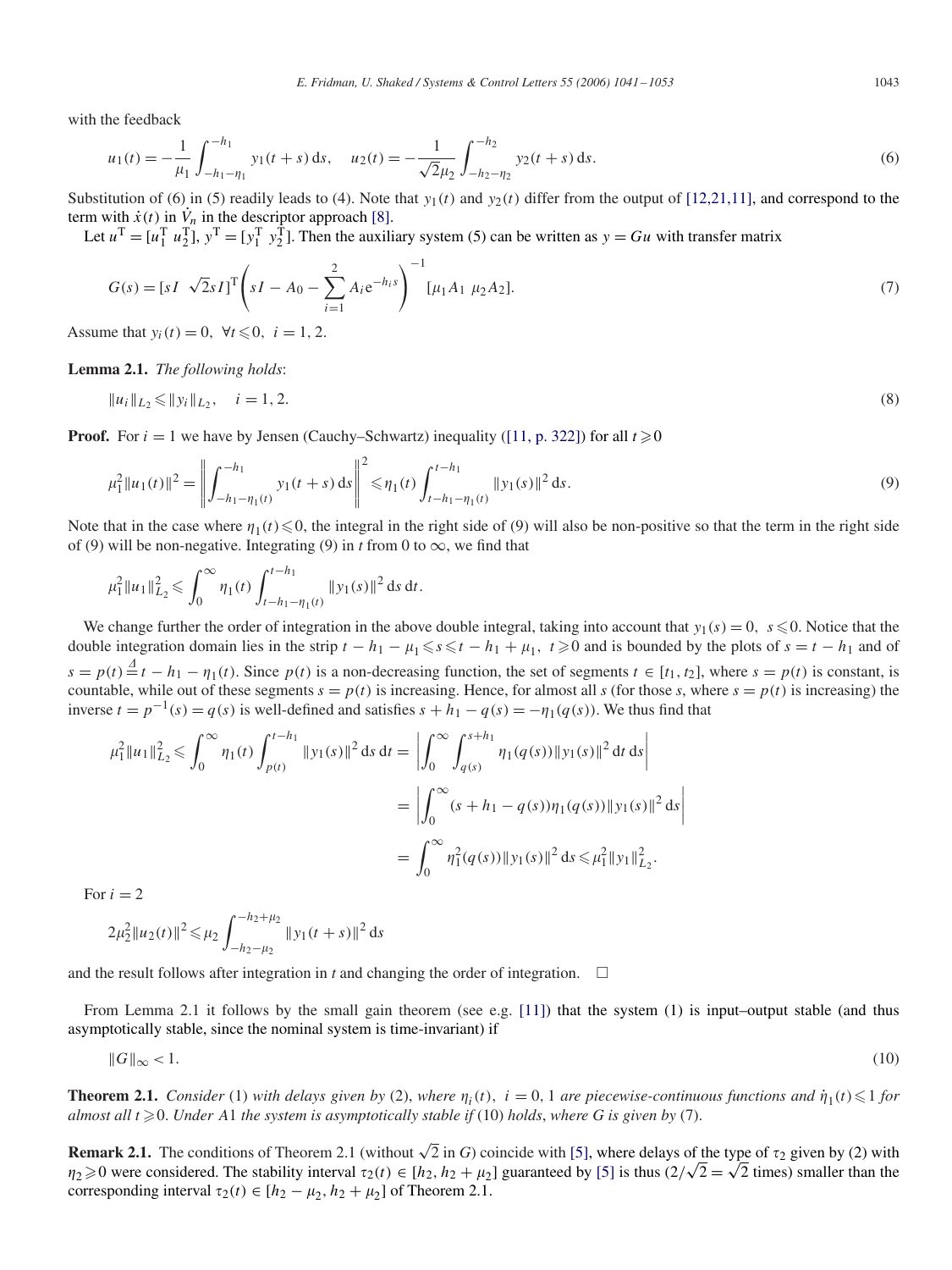Since for small enough  $\mu_i$  (10) is always satisfied we have

**Corollary 2.1.** *Under* A1, (1) *is asymptotically stable for all small enough delay uncertainties*  $\eta_i$ .

**Remark 2.2.** A stronger result may be obtained by scaling *G*:

$$
G_X(s) = \text{diag}\{X_1, X_2\}G(s)\,\text{diag}\,\{X_1^{-1}, X_2^{-1}\},\tag{11}
$$

where  $X_i$ ,  $i = 1$ , 2 are non-singular  $n \times n$  matrices. Hence, under A1, (1) is asymptotically stable for all delays satisfying (2) if there exist  $X_i$  such that  $||G_X||_{\infty} < 1$ .

### *2.2. BRL: continuous-time systems*

We consider the following linear system with uncertain coefficients and uncertain time-varying delays  $\tau_i(t)$  ( $i = 1,2$ ) as above:

$$
\dot{x}(t) = (A_0 + H\Delta E_0)x(t) + \sum_{i=1}^{2} (A_i + H\Delta E_i)x(t - \tau_i(t)) + (B_1 + H\Delta E_3)w(t),
$$
  
\n
$$
z(t) = C_0x(t) + \sum_{i=1}^{2} C_i x(t - \tau_i(t)), \quad x(s) = 0, \quad s \le 0,
$$
\n(12)

where  $x(t) \in \mathbb{R}^n$  is a state vector,  $w(t) \in \mathbb{R}^q$  is an arbitrary disturbance vector in  $L_2[0 \infty)$  and  $z(t) \in \mathbb{R}^p$  is the objective vector, *A<sub>i</sub>*,  $E_i$ ,  $C_i$ ,  $i = 0, 1, 2$  and *H* are constant matrices of appropriate dimensions and  $\Delta(t)$  is a time-varying uncertain  $n \times n$  matrix that satisfies

$$
\Delta^{\mathrm{T}}(t)\Delta(t) \le I_n \quad \forall t \ge 0. \tag{13}
$$

Given  $\gamma > 0$ , we seek a condition which guarantees that  $L_2$ -gain of (12) is less than  $\gamma$ , i.e. that the following inequality holds:

$$
||z||_{L_2}^2 < \gamma^2 ||w||_{L_2}^2 \quad \forall \ 0 \neq w \in L_2. \tag{14}
$$

Consider an auxiliary system

$$
\dot{x}(t) = (A_0 + H\Delta E_0)x(t) + \sum_{i=1}^{2} (A_i + H\Delta E_i)x(t - \tau_i(t)) + \gamma^{-1}(B_1 + H\Delta E_3)\bar{w}(t),
$$
  
\n
$$
z(t) = C_0x(t) + \sum_{i=1}^{2} C_i x(t - \tau_i(t)),
$$
  
\n
$$
x(t) = 0, \quad t \le 0.
$$
\n(15)

It is clear that

$$
||z||_{L_2}^2 < ||\bar{w}||_{L_2}^2 \quad \forall \ 0 \neq \bar{w} \in L_2
$$
\n
$$
(16)
$$

for  $(15)$  is equivalent to  $(14)$  for  $(12)$ .

To derive 'scaled conditions' consider the following auxiliary system:

$$
\dot{x}(t) = A_0 x(t) + \sum_{i=1}^{2} A_i x(t - h_i) + \sum_{i=1}^{2} \sqrt{\mu}_i A_i X_i^{-1} u_i(t) + \rho^{-1} H u_3(t) + \gamma^{-1} B_1 \bar{w}(t),
$$
  
\n
$$
y_1(t) = \sqrt{\mu}_1 X_1 \dot{x}(t), \quad y_2(t) = \sqrt{2\mu_2} X_2 \dot{x}(t),
$$
  
\n
$$
y_3(t) = \rho [E_0 x(t) + \sum_{i=1}^{2} E_i x(t - h_i) + \sum_{i=1}^{2} \sqrt{\mu}_i E_i X_i^{-1} u_i(t) + \gamma^{-1} E_3 \bar{w}(t)],
$$
  
\n
$$
z(t) = C_0 x(t) + \sum_{i=1}^{2} C_i x(t - h_i) + \sum_{i=1}^{2} \sqrt{\mu}_i C_i X_i^{-1} u_i(t),
$$
\n(17a-d)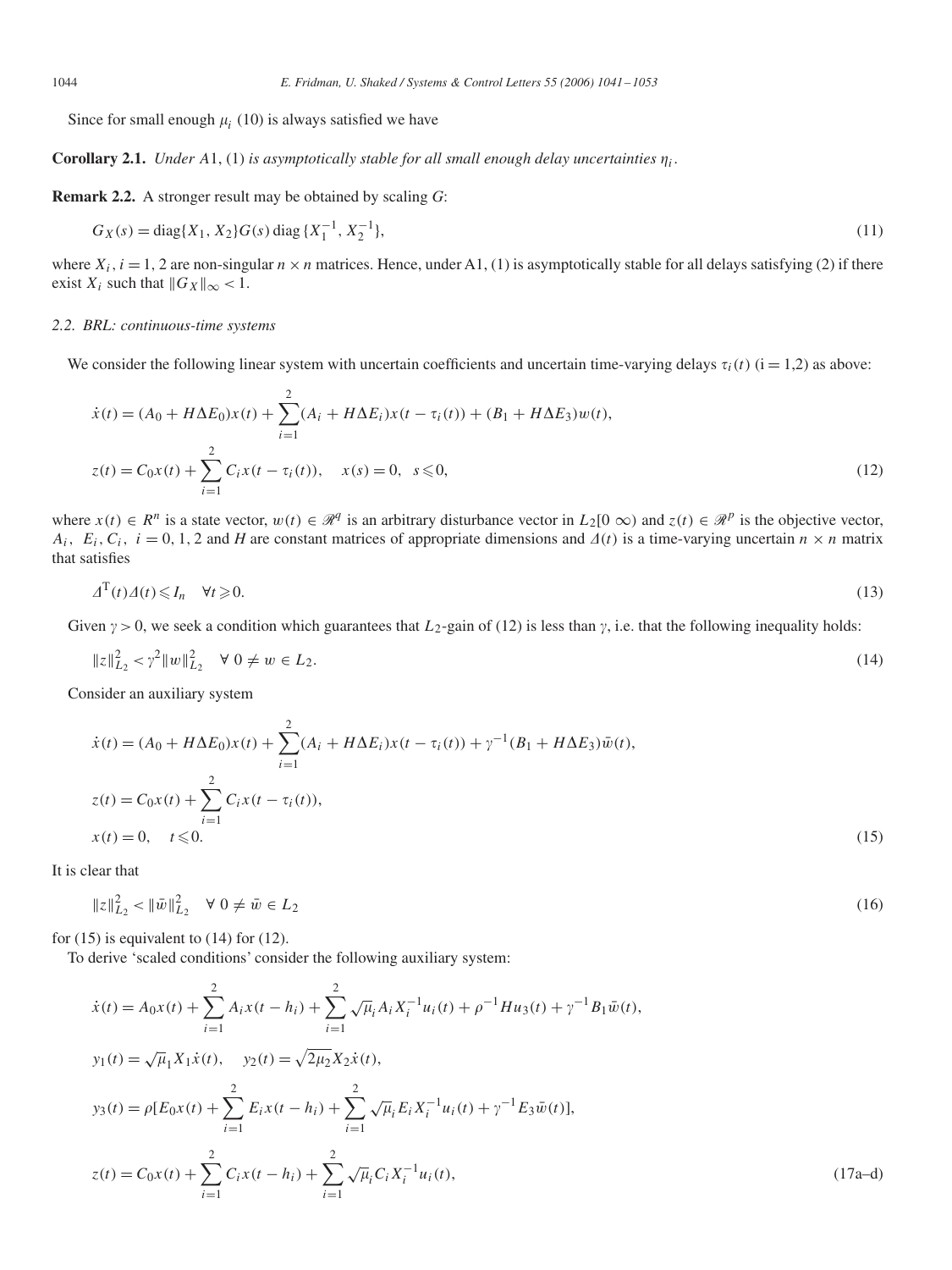with the feedback of (6) and  $u_3(t) = \Delta y_3(t)$ . Note that the inequality  $||u_i||_{L_2} \le ||y_i||_{L_2}$  holds for  $i = 1, 2, 3$ . Eq. (17) is scaled by  $\sqrt{\mu_i}$ so that for  $\mu_i = 0$  (17) corresponds to the case of known constant delays  $\tau_i \equiv h_i$  and norm-bounded uncertainties.

The auxiliary system (17) can be written as

$$
\begin{bmatrix} y \\ z \end{bmatrix} = G_{\gamma X} \begin{bmatrix} u \\ \bar{w} \end{bmatrix}, \quad u^{\mathrm{T}} = [u_1^{\mathrm{T}} \ u_2^{\mathrm{T}} \ u_3^{\mathrm{T}}], \quad y^{\mathrm{T}} = [y_1^{\mathrm{T}} \ y_2^{\mathrm{T}} \ y_3^{\mathrm{T}}], \tag{18}
$$

with transfer matrix given by

$$
G_{\gamma X}(s) = \text{diag}\{X_1, X_2, \rho I_n, I_p\} G_{\gamma} \text{diag}\{X_1^{-1}, X_2^{-1}, \rho^{-1} I_n, I_p\},
$$
\n
$$
G_{\gamma} = \begin{bmatrix}\n\sqrt{\mu_1 s} I_n \\
\sqrt{2\mu_2 s} I_n \\
E_0 + \sum_{i=1}^2 E_i e^{-h_i s} \\
C_0 + \sum_{i=1}^2 C_i e^{-h_i s}\n\end{bmatrix}\n\begin{pmatrix}\nsI_n - A_0 - \sum_{i=1}^2 A_i e^{-h_i s}\n\end{pmatrix}^{-1}\n\begin{bmatrix}\n\sqrt{\mu_1} A_1 \sqrt{\mu_2} A_2 H \frac{B_1}{\gamma}\n\end{bmatrix}
$$
\n
$$
+ \begin{bmatrix}\n0 & 0 & 0 & 0 \\
0 & 0 & 0 & 0 \\
\sqrt{\mu_1} E_1 \sqrt{\mu_2} E_2 & 0 & \frac{1}{\gamma} E_3 \\
\sqrt{\mu_1} C_1 \sqrt{\mu_2} C_2 & 0 & 0\n\end{bmatrix}.
$$
\n(19)

We obtain the following result:

**Theorem 2.2.** Assume A1. Given  $\gamma > 0$ , (12) is internally stable and has  $L_2$ -gain less than  $\gamma$  for all delays satisfying (2), if there *exist non-singular*  $n \times n$ *-matrices*  $X_1, X_2$  *and a scalar*  $\rho \neq 0$  *such that* 

$$
\|G_{\gamma X}\|_{\infty} < 1. \tag{20}
$$

**Proof.** Eqs. (18) and (20) imply that

$$
||y||_{L_2}^2 + ||z||_{L_2}^2 < ||u||_{L_2}^2 + ||\bar{w}||_{L_2}^2.
$$

The latter inequality together with  $||u||_{L_2}^2 \le ||y||_{L_2}^2$  yield (16) and (14).  $\square$ 

### *2.3. Extension to the discrete-time delay systems*

We consider the following linear discrete system with uncertain coefficients and uncertain time-varying delays  $\tau_i(k)$  ( $i = 1, 2$ ):

$$
x(k + 1) = (A_0 + H\Delta E_0)x(k) + \sum_{i=1}^{2} (A_i + H\Delta E_i)x(k - \tau_i(k)) + (B_1 + H\Delta E_3)w(k),
$$
  
\n
$$
z(k) = C_0x(k) + \sum_{i=1}^{2} C_i x(k - \tau_i(k)), \quad x(l) = 0, \quad l \le 0,
$$
\n(21)

where  $x(k) \in \mathcal{R}^n$  is the system state,  $A_1$ ,  $A_2$ ,  $H$ ,  $E_i$  and  $B_1$  are constant matrices of appropriate dimensions and  $\Delta(k)$  is a time-varying uncertain matrix that satisfies

$$
\Delta^{\mathrm{T}}(k)\Delta(k) \leqslant I \quad \forall k \geqslant 0. \tag{22}
$$

The uncertain delays  $\tau_i(k)$  are supposed to have the following form:

$$
\tau_i(k) = h_i + \eta_i(k), \quad i = 1, 2, \quad -h_i \leqslant -\mu_i \leqslant \eta_i(k) \leqslant \mu_i \leqslant h_i, \quad |\mu_i - \mu_{i+}| \leqslant 1,\tag{23}
$$

with the known bounds  $\mu_i$   $\geq$  0 and  $\mu_i$   $\geq$  0. Note that similarly to the continuous-time case we choose  $h_i$  in the 'middle' of the delay interval. Denote  $\mu_i = \max{\mu_{i-}, \mu_{i+}}$ ,  $i = 1, 2$ .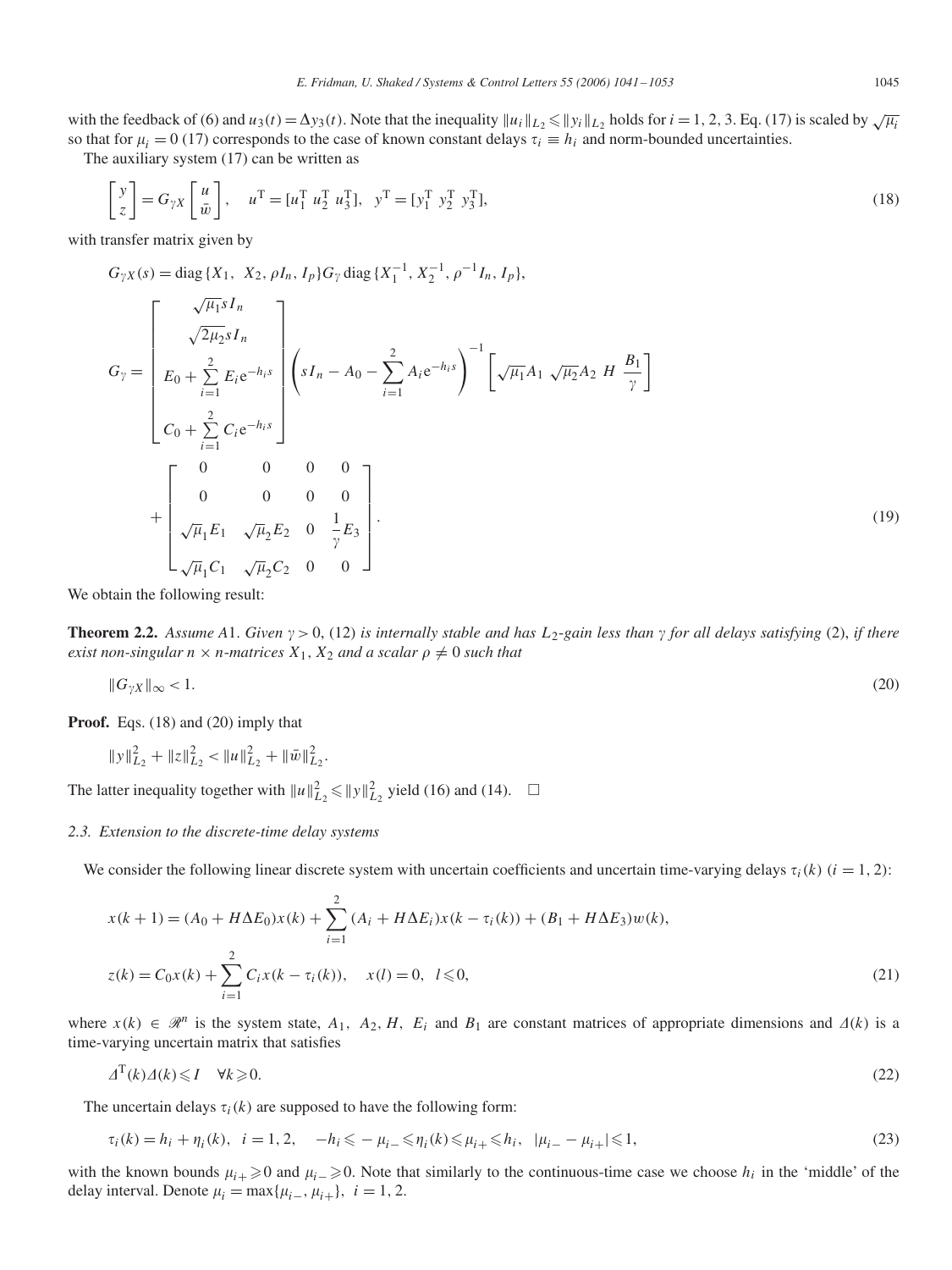We assume additionally that  $k - \tau_1(k)$  is an increasing function, i.e. that  $\tau_1$  satisfies the following constraint:  $\tau_1(k+1) - \tau_1(k) \le 0$ . Note that the constraint on  $\tau_1$  is more restrictive, than in the continuous-time case, where  $t - \tau_1$  is supposed to be non-decreasing. We assume

*A*1*d*: Given the nominal values of the delays  $h_1 > 0$  and  $h_2 > 0$ , the nominal system

$$
x(k+1) = A_0 x(k) + A_1 x(k - h_1) + A_2 x(k - h_2),
$$
\n(24)

is asymptotically stable.

Given  $\gamma > 0$ , we are seeking a condition which guarantees that (21) is internally stable (i.e. asymptotically stable for  $w = 0$ ) and has  $l_2$ -gain less than  $\gamma$ , i.e. that the following inequality holds:

$$
||z||_{l_2}^2 < \gamma^2 ||w||_{l_2}^2 \quad \forall \ 0 \neq w \in l_2. \tag{25}
$$

We represent

$$
x(k - \tau_i(k)) = x(k - h_i) + \sum_{j=k-h_i-\eta_i}^{k-h_i-1} (x(j + 1) - x(j)),
$$

where for  $\eta_i \leq 0$ 

$$
\sum_{j=k-h_i-\eta_i}^{k-h_i-1} (x(j+1)-x(j)) = \begin{cases} 0 & \text{if } \eta_i = 0, \\ -\sum_{j=k-h_i}^{k-h_i-\eta_i-1} (x(j+1)-x(j)) & \text{if } \eta_i < 0. \end{cases}
$$

Then (21) takes the form:

$$
x(k+1) = A_0 x(k) + \sum_{i=1}^{2} A_i x(k - h_i) - \sum_{i=1}^{2} A_i \sum_{j=k-h_i-\eta_i}^{k-h_i-1} (x(j+1) - x(j))
$$
  
+
$$
H\Delta \left[ E_0 x(k) + \sum_{i=1}^{2} E_i x(k - h_i) - \sum_{i=1}^{2} E_i \sum_{k-h_i-\eta_i}^{k-h_i-1} (x(j+1) - x(j)) \right] + (B_1 + H\Delta E_3) w(k),
$$
  

$$
z(k) = C_0 x(k) + \sum_{i=1}^{2} C_i x(k - h_i) - \sum_{i=1}^{2} C_i \sum_{k-h_i-\eta_i}^{k-h_i-1} (x(j+1) - x(j)).
$$
 (26)

Consider the following auxiliary system:

$$
x(k+1) = A_0x(k) + \sum_{i=1}^{2} A_i x(t - h_i) + \sum_{i=1}^{2} \sqrt{\mu_i} A_i X_i^{-1} u_i(k) + \rho^{-1} H u_3(k) + \gamma^{-1} B_1 w(k),
$$
  
\n
$$
y_1(k) = \sqrt{\mu_1} X_1 [x(k+1) - x(k)], \quad y_2(k) = \sqrt{\mu_2 + \mu_2 +} X_2 [x(k+1) - x(k)],
$$
  
\n
$$
y_3(k) = \rho [E_0 x(k) + \sum_{i=1}^{2} E_i x(k - h_i) + \sum_{i=1}^{2} \sqrt{\mu_i} E_i X_i^{-1} u_i(k) + \gamma^{-1} E_3 w(k)],
$$
  
\n
$$
z(k) = C_0 x(k) + \sum_{i=1}^{2} C_i x(k - h_i) + \sum_{i=1}^{2} \sqrt{\mu_i} C_i X_i^{-1} u_i(k),
$$
\n(27a-d)

with the feedback

$$
u_1(k) = -\frac{1}{\mu_1} \sum_{j=k-h_1-\eta_1}^{k-h_1-1} y_1(j),
$$
  
\n
$$
u_2(k) = -\frac{1}{\sqrt{(\mu_{2-} + \mu_{2+})\mu_2}} \sum_{j=k-h_2-\eta_2}^{k-h_2-1} y_2(j),
$$
  
\n
$$
u_3(k) = \Delta y_3(k).
$$
\n(28)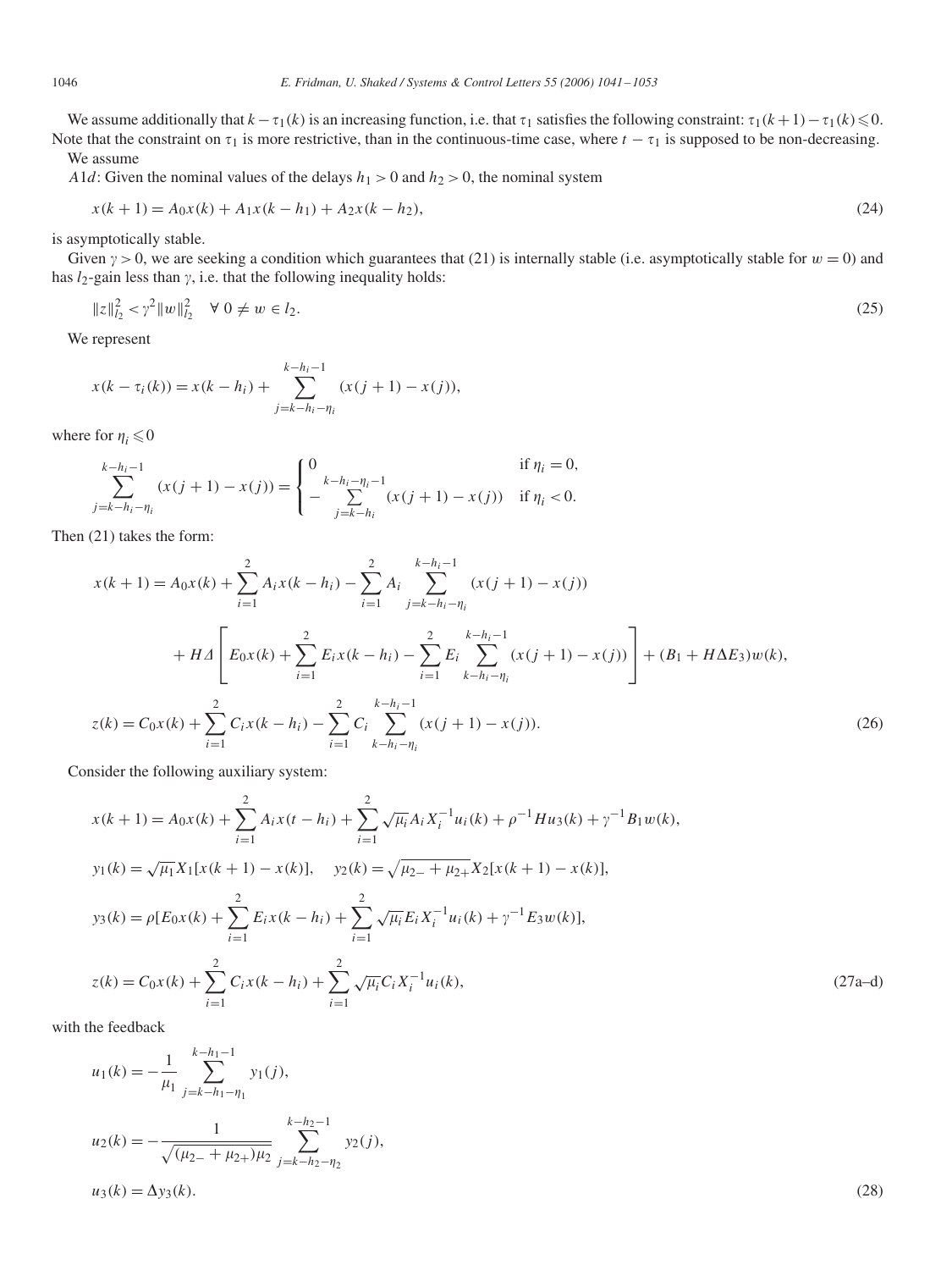The auxiliary system (27) can be written as

$$
\begin{bmatrix} y \\ z \end{bmatrix} = G_{dX} \begin{bmatrix} u \\ \bar{w} \end{bmatrix}, \quad u^{\mathrm{T}} = [u_1^{\mathrm{T}} \ u_2^{\mathrm{T}} \ u_3^{\mathrm{T}}], \quad y^{\mathrm{T}} = [y_1^{\mathrm{T}} \ y_2^{\mathrm{T}} \ y_3^{\mathrm{T}}], \tag{29}
$$

with the transfer matrix given by

$$
G_{dX}(z) = \text{diag}\{X_1, X_2, \rho I_n, I_p\} G_d(z) \text{ diag}\{X_1^{-1}, X_2^{-1}, \rho^{-1} I_n, I_p\},
$$
  
\n
$$
G_d(z) = \begin{bmatrix} \sqrt{\mu_1}(z-1) \\ \sqrt{\mu_2 - \mu_2}(z-1) \\ E_0 + \sum_{i=1}^2 E_i z^{-h_i} \\ C_0 + \sum_{i=1}^2 C_i z^{-h_i} \end{bmatrix} \left(zI - A_0 - \sum_{i=1}^2 A_i z^{-h_i}\right)^{-1} \left[\sqrt{\mu_1} A_1 \sqrt{\mu_2} A_2 H \frac{B_1}{\gamma}\right]
$$
  
\n
$$
+ \begin{bmatrix} 0 & 0 & 0 & 0 \\ 0 & 0 & 0 & 0 \\ \sqrt{\mu_1} E_1 & \sqrt{\mu_2} E_2 & 0 & \frac{1}{\gamma} E_3 \\ \sqrt{\mu_1} C_1 & \sqrt{\mu_2} C_2 & 0 & 0 \end{bmatrix}.
$$
  
\n(30)

**Theorem 2.3.** Assume A1*d*. Given  $\gamma > 0$ , (21) is internally stable and has  $l_2$ -gain less than  $\gamma$  for all delays satisfying (23) and  $\tau_1(k+1) - \tau_1(k) \leq 0$ , *if there exist non-singular*  $n \times n$ -matrices  $X_i$ ,  $i = 1, 2$  *and a scalar*  $\rho \neq 0$  *such that* 

$$
\|G_{dX}\|_{\infty} < 1. \tag{31}
$$

Proof. The proof is similar to the one for the continuous-time case, where integration is replaced by summation. Thus, in order to show that  $||u_1||_2 \le ||y_1||_2$ , we apply the Cauchy–Schwartz inequality

$$
\mu_1^2 \|u_1(k)\|^2 = \left\| \sum_{j=k-h_1-\eta_1}^{k-h_1-1} y_1(j) \right\|^2 \le \eta_1 \sum_{j=k-h_1-\eta_1}^{k-h_1-1} \|y_1(j)\|^2, \quad k \ge 0.
$$
\n(32)

The function  $j = p(k) \stackrel{d}{=} k - h_1 - \eta_1(k)$  is strongly increasing. Hence, the inverse  $k = p^{-1}(j) = q(j)$  is well-defined and satisfies  $|q(j) - j - h_1| \le \mu_1$ . Then, summing (32) in *k*, changing the order of the summation and taking into account that *y*<sub>1</sub>(*k*) = 0*, k* ≤ 0*,* we find that

$$
\mu_1^2 \|u_1\|_{l_2}^2 \leq \sum_{k=1}^{\infty} \eta_1 \sum_{j=k-h_1-\eta_1}^{k-h_1-1} \|y_1(j)\|^2 = \left| \sum_{j=1}^{\infty} \sum_{k=q(j)}^{j+h_1-1} \eta_1 \|y_1(j)\|^2 \right| \leq \mu_1^2 \|y_1\|_{l_2}^2. \qquad \Box
$$

# **3. Stability and BRL in the time domain**

In the continuous-time case, let *V<sub>n</sub>* be a LKF, which guarantees the stability of the nominal system (3). It is well-known that the following condition along (17):

$$
\mathscr{W} \stackrel{d}{=} \dot{V}_n(t) + ||y(t)||^2 + ||z(t)||^2 - ||u(t)||^2 - ||\bar{w}(t)||^2 < -\varepsilon(||x(t)||^2 + ||u(t)||^2 + ||\bar{w}(t)||^2), \quad \varepsilon > 0 \tag{33}
$$

guarantees that the  $H_{\infty}$ -norm of (17) is less than 1. Therefore, (33) is a sufficient condition for the feasibility of the frequency domain condition (20) of Theorem 2.2.

In the discrete-time case the corresponding condition along (27) has the form

$$
\mathcal{W}_d \stackrel{d}{=} V_n(k+1) - V_n(k) + \|y(k)\|^2 + \|z(k)\|^2 - \|u(k)\|^2 - \|\bar{w}(k)\|^2 < -\varepsilon (\|x(k)\|^2 + \|u(k)\|^2 + \|\bar{w}(k)\|^2). \tag{34}
$$

We choose the descriptor type  $V_n$  [\[7\].](#page-11-0)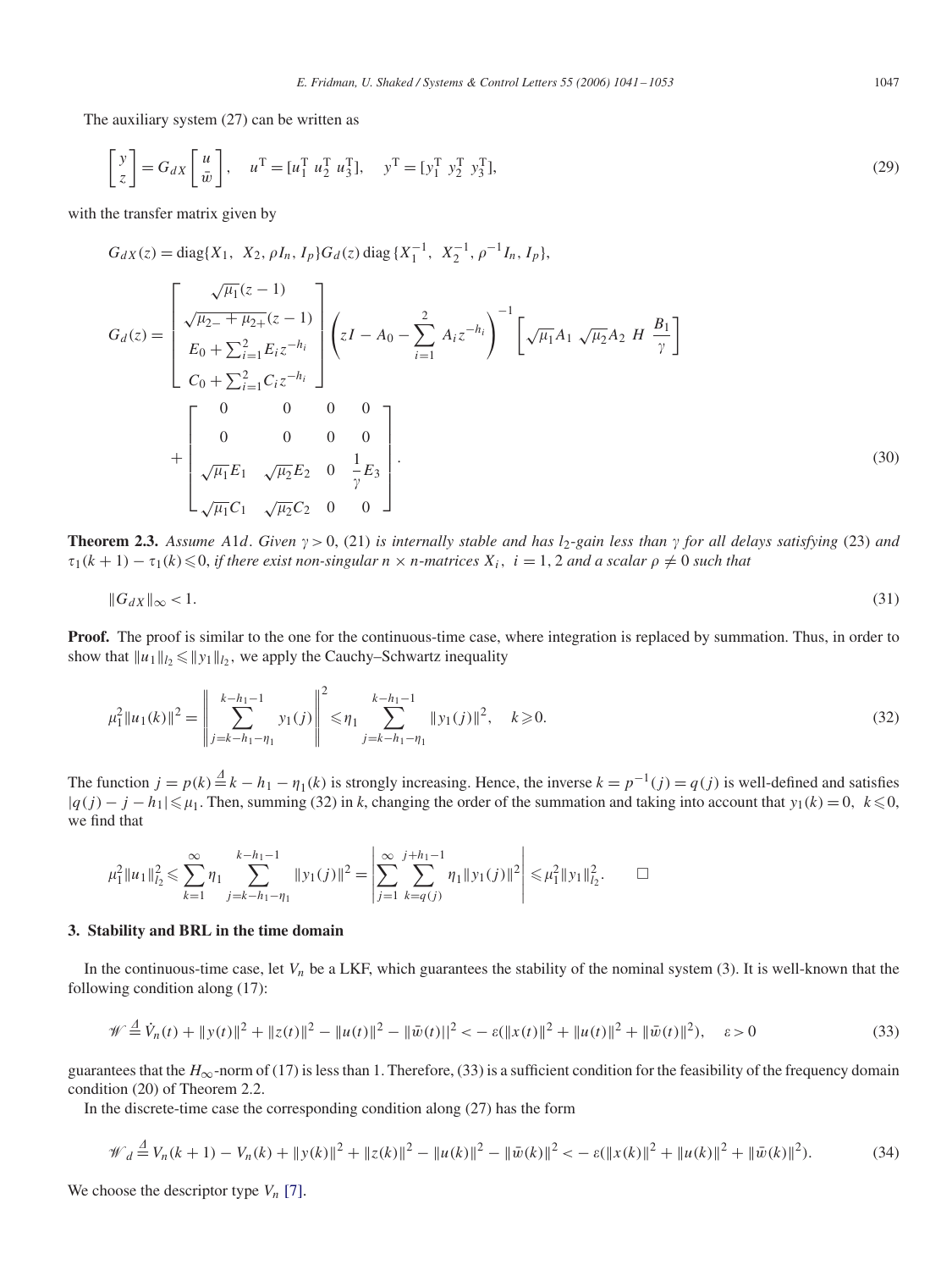# *3.1. Discrete-time results*

We combine the discrete-time descriptor LKF (see e.g. [\[2\]\)](#page-11-0):

$$
V_n(k) = x^{\mathrm{T}}(k)P_1x(k) + \sum_{i=1}^2 \sum_{m=-h_i}^{-1} \sum_{j=k+m}^{k-1} \bar{y}(j)^{\mathrm{T}} R_i \bar{y}(j)
$$
  
+ 
$$
\sum_{i=1}^2 \sum_{j=k-h_i}^{k-1} x(j)^{\mathrm{T}} S_i x(j), \quad \bar{y}(k) = x(k+1) - x(k), \quad P_1 > 0, \quad R > 0, \quad S > 0.
$$
 (35)

with the free weighting matrices technique of [\[19\].](#page-12-0)

**Lemma 3.1.** The nominal system (24) is asymptotically stable if there exist  $n \times n$  matrices  $0 < P_1$ ,  $P_2$ ,  $P_3$ ,  $S_i > 0$ ,  $Y_{i1}$ ,  $Y_{i2}$ ,  $R_i > 0$ ,  $T_i$  *such that the following LMIs are feasible*:

$$
\Gamma_{n} = \begin{bmatrix} \Psi_{n} & P^{\text{T}} \begin{bmatrix} 0 \\ A_{1} \end{bmatrix} - Y_{1}^{\text{T}} + \begin{bmatrix} T_{1} \\ 0 \end{bmatrix} & P^{\text{T}} \begin{bmatrix} 0 \\ A_{2} \end{bmatrix} - Y_{2}^{\text{T}} + \begin{bmatrix} T_{2} \\ 0 \end{bmatrix} & h_{1} Y_{1}^{\text{T}} & h_{2} Y_{2}^{\text{T}} \\ h_{1} Y_{1}^{\text{T}} & h_{2} Y_{2}^{\text{T}} \\ * & -S_{1} - T_{1} - T_{1}^{\text{T}} & 0 & -h_{1} T_{1}^{\text{T}} & 0 \\ * & * & -S_{2} - T_{2} - T_{2}^{\text{T}} & 0 & -h_{2} T_{2}^{\text{T}} \\ * & * & * & -h_{1} R_{1} & 0 \\ * & * & * & * & -h_{2} R_{2} \end{bmatrix} < 0,
$$
\n(36)

*where*

$$
\Psi_n = P^{\mathrm{T}} \begin{bmatrix} 0 & I \\ A_0 - I & -I \end{bmatrix} + \begin{bmatrix} 0 & A_0^{\mathrm{T}} - I \\ I & -I \end{bmatrix} P + \begin{bmatrix} \sum_{i=1}^{2} S_i & 0 \\ 0 & P_1 + \sum_{i=1}^{2} h_i R_i \end{bmatrix} + \sum_{i=1}^{2} \begin{bmatrix} Y_i \\ 0 \end{bmatrix} + \sum_{i=1}^{2} \begin{bmatrix} Y_i \\ 0 \end{bmatrix}^{\mathrm{T}},
$$
  
\n
$$
P = \begin{bmatrix} P_1 & 0 \\ P_2 & P_3 \end{bmatrix}, \quad Y_i = [Y_{i1} Y_{i2}].
$$
 (37a-c)

**Proof.** Denote  $\bar{x}^T(k) = [x^T(k) \ \bar{y}^T(k)]$ . We have along the trajectories of (24):

$$
V_n(k+1) - V_n(k)
$$
  
=  $2x^T(k)P_1y(k) + y^T(k)P_1y(k) + \sum_{i=1}^2 x^T(k)S_i x(k)$   

$$
- \sum_{i=1}^2 x^T(k - h_i)S_i x(k - h_i) + \sum_{i=1}^2 h_i \bar{y}^T(k)R_i \bar{y}(k) - \sum_{i=1}^2 \sum_{k=h_i}^{k-1} \bar{y}^T(j)R_i \bar{y}(j)
$$
  
=  $2\bar{x}^T(k)P^T \begin{bmatrix} \bar{y}(k) \\ 0 \end{bmatrix} + \bar{y}^T(k)P_1 \bar{y}(k) + \sum_{i=1}^2 x^T(k)S_i x(k)$   

$$
- \sum_{i=1}^2 x^T(k - h_i)S_i x(k - h_i) + \sum_{i=1}^2 h_i \bar{y}^T(k)R_i \bar{y}(k) - \sum_{i=1}^2 \sum_{k=h_i}^{k-1} \bar{y}^T(j)R_i \bar{y}(j).
$$
 (38)

Following [\[19\]](#page-12-0) we add the left part of the equality

$$
2[\bar{x}^{\mathrm{T}}(k)Y_i^{\mathrm{T}} \ x^{\mathrm{T}}(k-h_i)T_i^{\mathrm{T}}] \left[ x(k) - \sum_{j=k-h_i}^{k-1} \bar{y}(j) - x(k-h_i) \right] = 0, \quad i = 1, 2
$$
\n(39)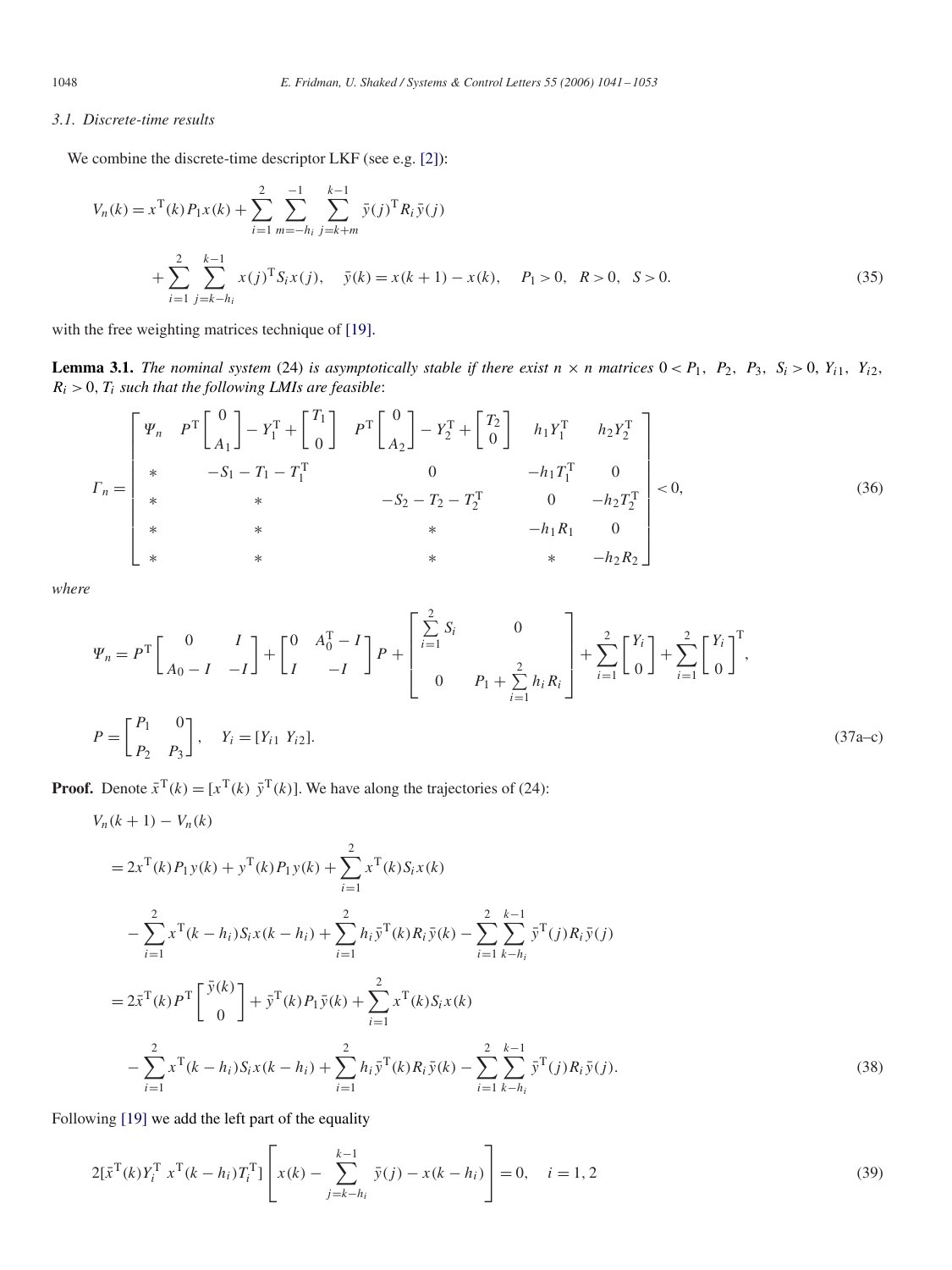to  $V_n(k + 1) - V_n(k)$  and substitute  $0 = -\bar{y}(k) + (A_0 - I)x(k) + \sum_{i=1}^{2} A_i x(k - h_i)$ . We find  $V_n(k+1) - V_n(k)$ 

$$
=2\bar{x}^{T}(k)P^{T}\left[\begin{bmatrix} 0 & I \\ A_{0}-I & -I \end{bmatrix}\bar{x}(k) + \sum_{i=1}^{2}\begin{bmatrix} 0 \\ A_{i} \end{bmatrix}x(k-h_{i})\right] + \bar{y}^{T}(k)P_{1}\bar{y}(k) + \sum_{i=1}^{2}x^{T}(k)S_{i}x(k) - \sum_{i=1}^{2}x^{T}(k-h_{i})S_{i}x(k-h_{i}) + \sum_{i=1}^{2}h_{i}\bar{y}^{T}(k)R_{i}\bar{y}(k) - \sum_{i=1}^{2}\sum_{k-h_{i}}^{k-1}\bar{y}^{T}(j)R_{i}\bar{y}(j) + 2\sum_{i=1}^{2}\left[\bar{x}^{T}(k)Y_{i}^{T} - x^{T}(k-h_{i})T_{i}^{T}\right]\left[x(k) - \sum_{j=k-h_{i}}^{k-1}\bar{y}(j) - x(k-h_{i})\right].
$$
\n(40)

Applying further the Cauchy–Schwartz inequality

$$
\sum_{k=h_i}^{k-1} \bar{\mathbf{y}}^{\mathrm{T}}(j) R_i \bar{\mathbf{y}}(j) \geq \frac{1}{h_i} \left[ \sum_{k=h_i}^{k-1} \bar{\mathbf{y}}^{\mathrm{T}}(j) \right] R_i \left[ \sum_{k=h_i}^{k-1} \bar{\mathbf{y}}(j) \right],
$$

and taking into consideration (36), we conclude that (24) is asymptotically stable since

$$
V_n(k+1) - V_n(k) \leq \xi^{\mathrm{T}}(k) \Gamma_n \xi(k) < 0,
$$

where

$$
\xi^{\mathrm{T}}(k) = \left[ x^{\mathrm{T}}(k) \ \bar{y}^{\mathrm{T}}(k) \ x^{\mathrm{T}}(k - h_1) \ x^{\mathrm{T}}(k - h_2) \ \frac{1}{h_1} \sum_{k=h_1}^{k-1} \bar{y}^{\mathrm{T}}(j) \ \frac{1}{h_2} \sum_{k=h_2}^{k-1} \bar{y}^{\mathrm{T}}(j) \right]. \qquad \Box
$$
\n(41)

**Remark 3.1.** For  $T_i = 0$ ,  $i = 1, 2$ , the LMIs (36) coincide with the stability conditions of [\[2\],](#page-11-0) where bounding of the cross terms of [\[17\]](#page-12-0) has been applied instead of using the technique of [\[19\].](#page-12-0) The additional degrees of freedom in (36) may improve the results for uncertain systems (see Example 2 below). Note that additional degrees of freedom may be introduced by changing the first multiplier of (39) to a product of  $\zeta^{\text{T}}(k)$  with the corresponding free matrices.

We consider now the uncertain system (21). To derive BRL for this system we check the condition (34) along the trajectories of (27). We have

$$
V_n(k+1) - V_n(k) \le \xi^{\mathrm{T}}(k) \Gamma_n \xi(k) + 2\bar{x}^{\mathrm{T}}(k) P^{\mathrm{T}} \left[ \sum_{i=1}^2 \sqrt{\mu}_i A_i X_i^{-1} u_i(k) + \frac{H}{\rho} u_3(t) + \frac{B_1}{\gamma} \bar{w}(k) \right].
$$
\n(42)

Applying the definition (34) and denoting  $\zeta^{\text{T}}(k) = [\zeta_1^{\text{T}}(k) \ x(k - h_2) \ u_1^{\text{T}}(k) \ u_2^{\text{T}}(k) \ u_3^{\text{T}}(k) \ \bar{w}^{\text{T}}(k)]$  we readily obtain

$$
\mathcal{W}_d \leq \zeta^{\mathrm{T}}(k)\Gamma\zeta(k) + \|y(k)\|^2 + \|z(k)\|^2,
$$
\n(43)

where

$$
\Gamma = \begin{bmatrix}\n\Gamma_n & \sqrt{\mu_1} P^T \begin{bmatrix}\n0_{n \times n} \\
A_1 X_1^{-1} \\
0_{4n \times n}\n\end{bmatrix} & \sqrt{\mu_2} P^T \begin{bmatrix}\n0_{n \times n} \\
A_2 X_2^{-1} \\
0_{4n \times n}\n\end{bmatrix} & P^T \begin{bmatrix}\n0_{n \times n} \\
\frac{H}{\rho} \\
0_{4n \times n}\n\end{bmatrix} \\
F = \begin{bmatrix}\n0_{n \times n} \\
B_1 \\
\frac{B_1}{\gamma} \\
0_{4n \times n}\n\end{bmatrix} \\
* \\
* \\
* \\
* \\
* \\
* \\
-I_n\n\end{bmatrix} . \tag{44}
$$

Note that the matrices  $-I$  on the diagonal in (44) stem from  $||u_i(k)||^2$ ,  $i = 1, \ldots, 3$  and  $||\bar{w}(k)||^2$  in (34).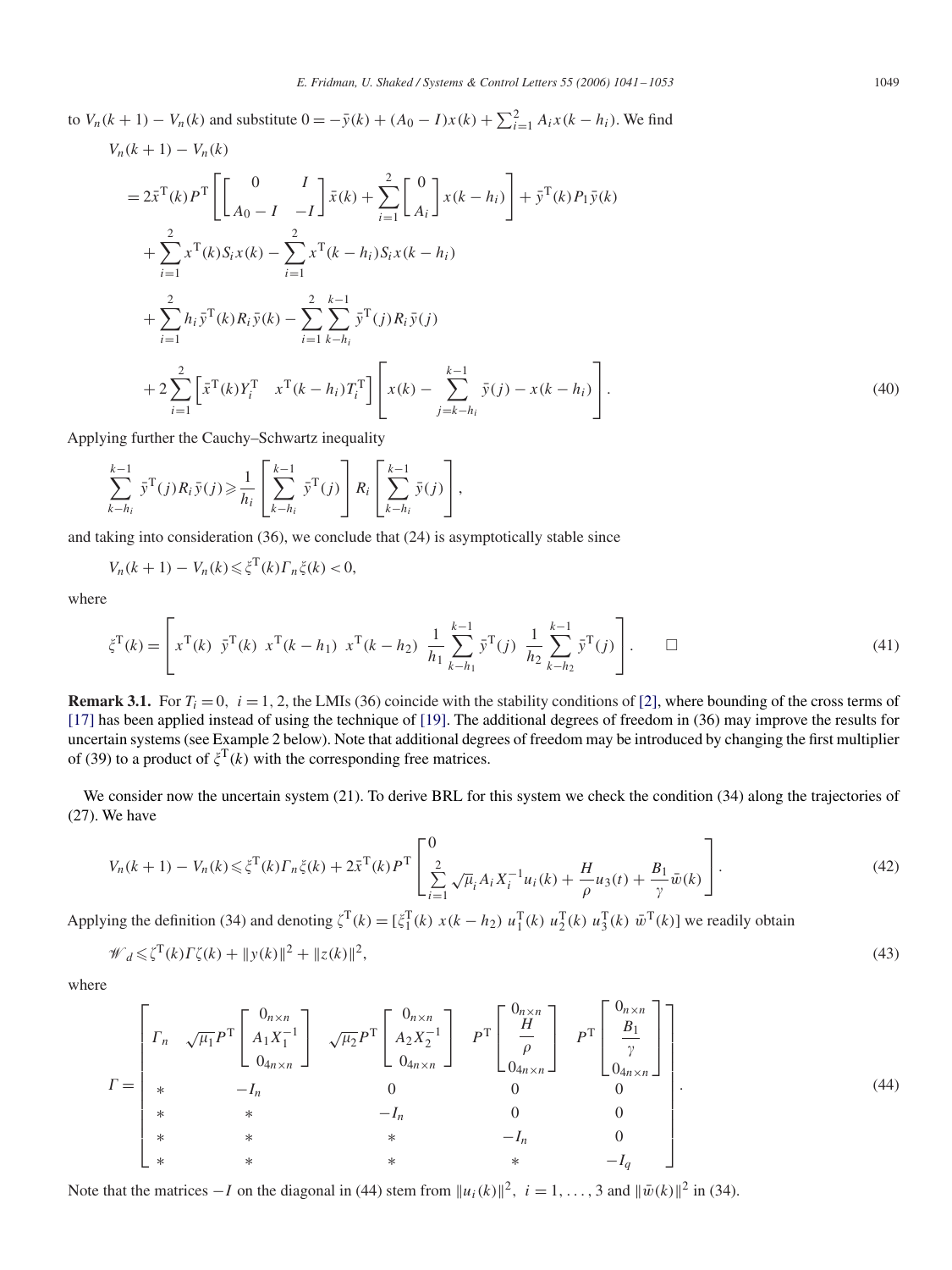By applying Schur complements to the terms  $y(k)\|^2 + \|z(k)\|^2$  and multiplying the resulting matrix by diag{ $I_n$ ,  $\sqrt{\mu_1}X_1$ ,  $\sqrt{\mu_2}X_2$ ,  $I_{4n}$ ,  $\rho I_n$ ,  $\gamma I_q$ ,  $I_{2n}$ ,  $\rho I_n$ ,  $I_p$ } and its transpose, from the right and from the left, respectively, we find that (34) is satisfied if

⎡ ⎢ ⎢ ⎢ ⎢ ⎢ ⎢ ⎢ ⎢ ⎢ ⎢ ⎢ ⎢ ⎢ ⎢ ⎢ ⎢ ⎢ ⎢ ⎢ ⎢ ⎢ ⎢ ⎢ ⎢ ⎢ ⎢ ⎢ ⎢ ⎢ ⎢ ⎢ ⎢ ⎢ ⎢ ⎢ ⎢ ⎣ 1 | | | | | | | | | 0 1*R*1*<sup>a</sup>* 0 0 02*<sup>n</sup>*×*<sup>n</sup>* 0 0 0 0 0 *(*2<sup>−</sup> + 2+*)R*2*<sup>a</sup>* 0 0 02*<sup>n</sup>*×*<sup>n</sup>* 0 0 0 0 *rE*T 0 0 *rE*T 1 *rE*T 2 02*<sup>n</sup>*×*<sup>n</sup> r*1*E*<sup>T</sup> 1 *r*2*E*<sup>T</sup> 2 0 *rE*T 3 *C*T 0 0 *C*T 1 *C*T 2 02*<sup>n</sup>*×*<sup>n</sup>* 1*C*<sup>T</sup> 1 2*C*<sup>T</sup> 2 0 0 −− − − − − ∗ |−1*R*1*<sup>a</sup>* 0 00 ∗| ∗ −*(*2<sup>−</sup> + 2+*)R*2*<sup>a</sup>* 0 0 ∗| ∗ ∗ −*rI <sup>n</sup>* 0 ∗| ∗ ∗ ∗ −*Ip* ⎤ ⎥ ⎥ ⎥ ⎥ ⎥ ⎥ ⎥ ⎥ ⎥ ⎥ ⎥ ⎥ ⎥ ⎥ ⎥ ⎥ ⎥ ⎥ ⎥ ⎥ ⎥ ⎥ ⎥ ⎥ ⎥ ⎥ ⎥ ⎥ ⎥ ⎥ ⎥ ⎥ ⎥ ⎥ ⎥ ⎥ ⎦ *<* 0, (45)

where  $R_{ia} = X_i^{\text{T}} X_i$ ,  $r = \rho^2$  and

 $\mathbf{I}$ 

$$
I_{1} = \begin{bmatrix} r_{n} & \mu_{1} P^{T} \begin{bmatrix} 0_{n \times n} \\ A_{1} \\ 0_{4n \times n} \end{bmatrix} & \mu_{2} P^{T} \begin{bmatrix} 0_{n \times n} \\ A_{2} \\ 0_{4n \times n} \end{bmatrix} & P^{T} \begin{bmatrix} 0_{n \times n} \\ H \\ 0_{4n \times n} \end{bmatrix} & P^{T} \begin{bmatrix} 0_{n \times n} \\ B_{1} \\ 0_{4n \times n} \end{bmatrix} \end{bmatrix}
$$
  
\n
$$
I_{1} = \begin{bmatrix} * & -\mu_{1} R_{1a} & 0 & 0 & 0 \\ * & * & -\mu_{2} R_{2a} & 0 & 0 \\ * & * & * & -r I_{n} & 0 \\ * & * & * & * & -\gamma^{2} I_{q} \end{bmatrix},
$$
  
\n
$$
(46)
$$

We thus obtained the following:

**Theorem 3.1.** *Given*  $\gamma > 0$ , (21) *is internally stable and has*  $L_2$ -*gain less than*  $\gamma$  *for all delays satisfying* (23), *if there exist*  $n \times n$ *matrices*  $0 < P_1$ ,  $P_2$ ,  $P_3$ ,  $S_i > 0$ ,  $Y_{i1}$ ,  $Y_{i2}$ ,  $R_i$ ,  $T_i$ ,  $R_{ia}$ ,  $i = 1, 2$  *and a scalar*  $r > 0$  *such that LMI* (45) *is feasible*.

# *3.2. Continuous-time results*

By combining the descriptor model transformation and the corresponding LKF [\[7\]](#page-11-0)

$$
V_n = x^{\mathrm{T}}(t) P_1 x(t) + \sum_{i=1}^2 \left[ \int_{-h_i}^0 \int_{t+\theta}^t \dot{x}^{\mathrm{T}}(s) R_i \dot{x}(s) \, \mathrm{d}s \, \mathrm{d}\theta + \int_{t-h_i}^t x^{\mathrm{T}}(s) S_i x(s) \, \mathrm{d}s \right], \quad R_i > 0, \quad S_i > 0,\tag{47}
$$

with the technique of [\[19\]](#page-12-0) and the above arguments we obtain:

**Theorem 3.2.** *Given*  $\gamma > 0$ , (12) *is internally stable and has*  $L_2$ -*gain less than*  $\gamma$  *for all delays satisfying* (23), *if there exist*  $n \times n$ matrices  $0 < P_1$ ,  $P_2$ ,  $P_3$ ,  $S_i > 0$ ,  $Y_{i1}$ ,  $Y_{i2}$ ,  $R_i$ ,  $T_i$ ,  $R_{ia}$ ,  $i = 1$ , 2 and a scalar  $\rho > 0$  such that LMI (45) is feasible, where  $\mu_{2-} + \mu_{2+}$ *should be changed by*  $2\mu_2$  *and*  $\Psi_n$  *should be substituted by*  $\Psi_{nc}$  *given by* 

$$
\Psi_{nc} = P^{\text{T}} \begin{bmatrix} 0 & I \\ A_0 & -I \end{bmatrix} + \begin{bmatrix} 0 & A_0^{\text{T}} \\ I & -I \end{bmatrix} P + \begin{bmatrix} \sum_{i=1}^{2} S_i & 0 \\ 0 & \sum_{i=1}^{2} h_i R_i \end{bmatrix} + \sum_{i=1}^{2} \begin{bmatrix} Y_i \\ 0 \end{bmatrix} + \sum_{i=1}^{2} \begin{bmatrix} Y_i \\ 0 \end{bmatrix}^{\text{T}}.
$$
 (48)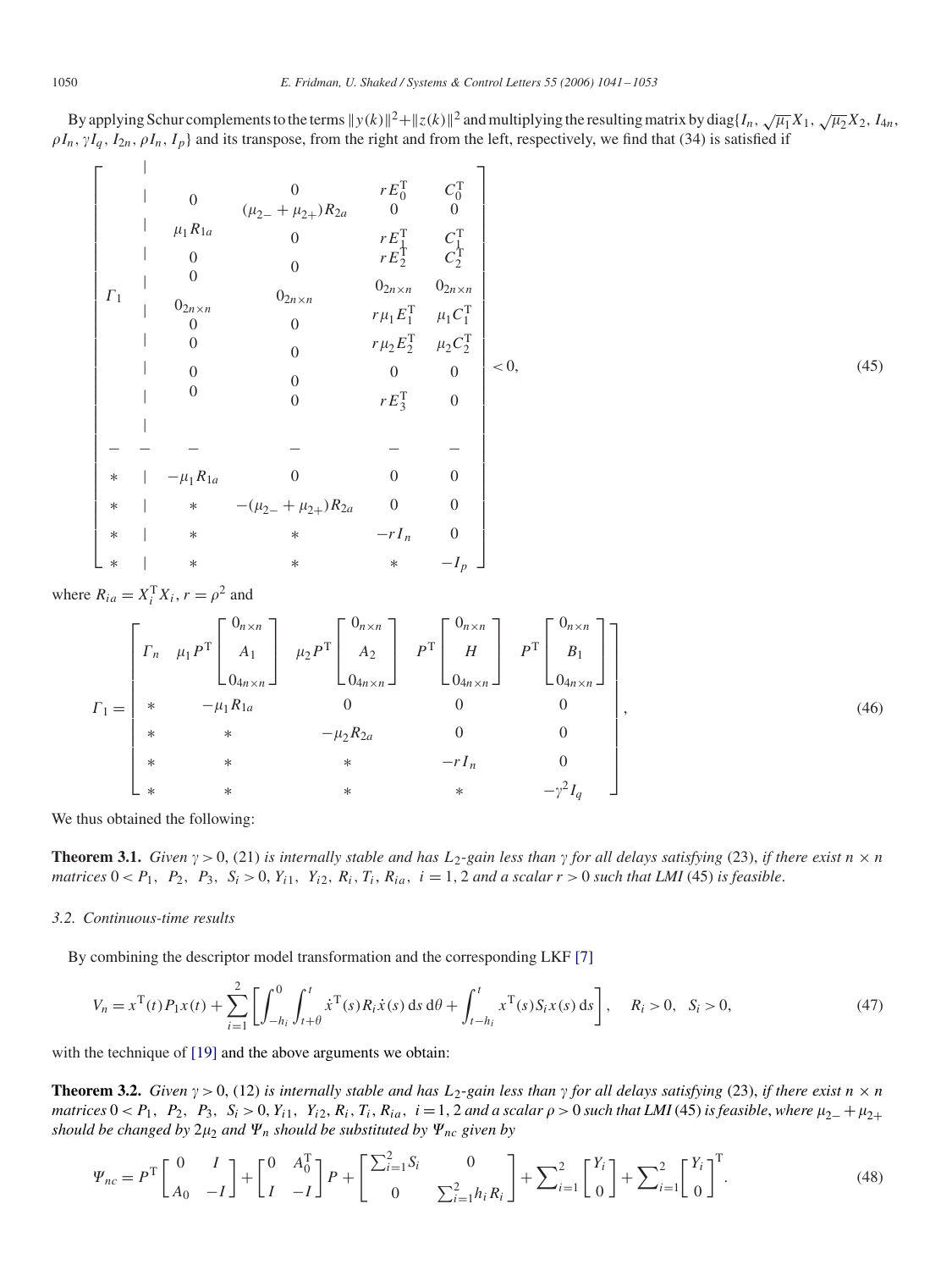**Remark 3.2.** Assumptions A1 and A1d are automatically satisfied if the time domain criteria of Theorems 3.2 and 3.1 are satisfied. This is different from the frequency domain results, where these assumptions should be verified.

**Remark 3.3.** Conditions equivalent to those of Theorems 3.2 and 3.3 may be derived, for the case with delays of the type of  $\tau_2$  by a direct application of the Lyapunov–Krasovskii method to the original system (as introduced in [\[3\]](#page-11-0) and extended to the discrete-time case in [\[9\]\)](#page-11-0).

# **4. Examples**

In order to verify the conditions of Theorems 2.1 and 2.2 for the continuous case, or the one of Theorem 2.3 for discrete-time, a constant non-singular matrix *D* of a specific diagonal block structure is sought that satisfies, for say *G* of Remark 2.2, the following inequality:

$$
D^{-T}G^{T}(-j\omega)D^{T}DG(j\omega)D^{-1} < I, \quad \forall \omega \in [0 \infty), \ D = \text{diag}\{X_1, X_2\}.
$$

Denoting  $Q = D<sup>T</sup> D = \text{diag}\{R_{1a}, R_{2a}\}\$ , the latter inequality becomes:

$$
G^{T}(j\omega) \mathcal{Q}G(j\omega) < \mathcal{Q}, \quad \mathcal{Q} > 0, \ \forall \omega \in [0, \infty)
$$
\n
$$
\tag{49a,b}
$$

Since  $G(j\omega)$  is a complex matrix, the left side of (49a) is a complex Hermitian matrix. Denoting

$$
G_r(\omega) = \text{Re}(G(j\omega))
$$
 and  $G_i(\omega) = \text{Im}(G(j\omega))$ 

(49a,b) become

$$
\begin{bmatrix} G_r^{\rm T}(\omega) & G_i^{\rm T}(\omega) \\ -G_i^{\rm T}(\omega) & G_r^{\rm T}(\omega) \end{bmatrix} \begin{bmatrix} Q & 0 \\ 0 & Q \end{bmatrix} \begin{bmatrix} G_r(\omega) & -G_i(\omega) \\ G_i(\omega) & G_r(\omega) \end{bmatrix} - \begin{bmatrix} Q & 0 \\ 0 & Q \end{bmatrix} < 0, \quad Q > 0, \ \forall \omega \in [0 \infty).
$$

Discretizing the range of  $\omega$  by selecting *N* properly spread points,  $\omega_k$ ,  $k = 1, \ldots, N$ , in  $(0, \infty)$ , the latter inequality is solved by seeking  $Q > 0$  that satisfies the following LMIs:

$$
\begin{bmatrix}\nG_r^T(\omega_k)QG_r(\omega_k) + G_i^T(\omega_k)QG_i(\omega_k) - \lambda Q & -G_r^T(\omega_k)QG_i(\omega_k) + G_i^T(\omega_k)QG_r(\omega_k) \\
\ast & G_r^T(\omega_k)QG_r(\omega_k) + G_i^T(\omega_k)QG_i(\omega_k) - \lambda Q\n\end{bmatrix} < 0, \quad k = 1, \ldots, N, (50)
$$

where  $0 < \lambda < 1$  is a scalar, close to 1, that introduces some margin for the LMIs of (50) to be satisfied also for  $\omega$  in between the selected points  $\omega_k$ .

**Example 1** (*Kharitonov and Niculescu [\[14\]](#page-12-0)*). *Continuous-time system*. Consider (1) with

$$
A_0 = \begin{bmatrix} 0 & 1 \\ -2 & 0 \end{bmatrix}, \quad A_1 = \begin{bmatrix} 0 & 0 \\ -0.4 & 0 \end{bmatrix}, \quad A_2 = 0.
$$
 (51)

The nominal non-delayed system (i.e. (51) with  $\tau_1 = 0$ ) is not asymptotically stable and thus the descriptor nominal LKF is not applicable. For the case of *constant* delay  $\tau_1 = 4 + \eta_1$  the following stability interval was found by the frequency domain analysis [\[14\]:](#page-12-0)  $-0.6209 < \eta_1 < 0.7963$ . For  $h_1 = 4$  the following interval of fast-varying delay  $\tau_1(t)$  was found in [\[4\]](#page-11-0) by using complete LKF : [3*.*989*,* 4*.*011].

Using the procedure of (50) for  $\tau_1 \leq 1$ , stability is guaranteed for  $\tau_1(t) \in [3.958, 4.042]$ . This result is obtained by solving (50) for *N* = 200 frequency points that are logspaced between  $10^{-2}$  and  $10^{2}$ , taking  $\lambda$  = 0.9 and checking the resulting *Q* at 10 000 logspaced frequency points. The corresponding interval for the fast-varying delay (for the same parameters of *N* and  $\lambda$ ) is: [3.971*,* 4.029].

The above results refer to intervals of  $\tau_1$  for which the LMIs in (50) possess a positive solution *Q*. It is noted, however, that although (50) possesses a marginally infeasible solution for the fast-varying  $\tau_1(t) \in [3.967, 4.033]$ , the resulting *Q* still satisfies (49a,b) for the tested 10 000 frequency points.

Consider next the BRL for the system (12) with (51), and with  $C_0 = [0 \ 1]$ ,  $C_1 = [0.2 \ 0]$ ,  $B_1^T = [1 \ 0]$ ,  $E_i = 0$ ,  $i = 0, \ldots, 3$ . The existing methods in the case of time-varying delays are not applicable, because the non-delayed nominal system is not asymptotically stable. By using Theorem 2.2 and the procedure of (50) for  $h=4$ ,  $\mu_1=0.01$  the resulting values of  $\gamma =10.4$  (for  $\dot{\tau}_1 \le 1$ ) and  $\gamma =10.9$ (for fast-varying delays) are guaranteed. This result is obtained by solving (50) for  $N = 200$  taking  $\lambda = 0.95$  and checking the resulting *Q* at 10 000 frequency points.

**Example 2** (*Wu et al. [\[19\]](#page-12-0)*). *Continuous-time system*. Consider (1) with

$$
A_0 = \begin{bmatrix} -0.5 & -2 \\ 1 & -1 \end{bmatrix}, \quad A_1 = \begin{bmatrix} -0.5 & -1 \\ 0 & 0.6 \end{bmatrix}, \quad A_2 = E_2 = 0, \ H = I, \quad E_i = 0.2I, \ i = 0, 1.
$$
 (52)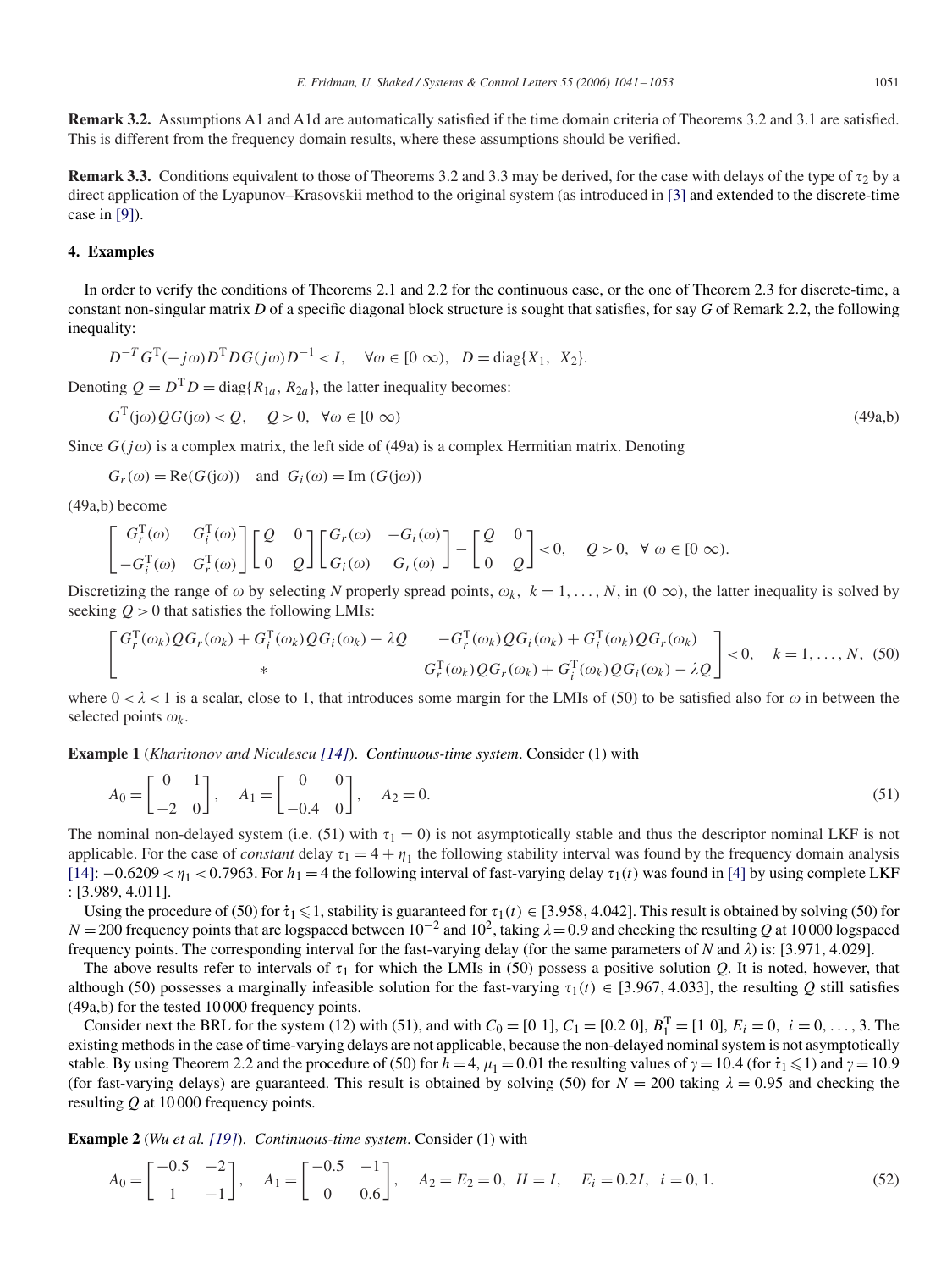<span id="page-11-0"></span>In this example for  $\dot{\tau}_1 \leq 0.9$  the following stability interval was obtained in [\[19\]:](#page-12-0)  $\tau_1(t) \in [0, 0.242]$ . The LMIs of Theorem 3.2 are feasible for all fast-varying delays, where  $h_1 = \mu_1 = 0.146$ . The LMIs of Theorem 3.2, with  $T_i = 0$ ,  $i = 1, 2$ , are feasible for smaller values:  $h_1 = \mu_1 = 0.133$ . Hence, the system is stable for all fast-varying delays in a larger interval:  $\tau_1(t) \in [0, 0.292]$ . For delays  $\dot{\tau}_1 \leq 1$  the corresponding interval is [0, 0.388]. By applying the frequency domain result of Theorem 2.2 it is found that the system is asymptotically stable for delays in a slightly wider intervals: [0 0.298] in the fast-varying case and [0 0.4] for  $\dot{\tau}_1 \leq 1$ .

In the case of constant delay  $\tau_1 = h_1$  we find, by Theorem 3.2 for  $T_i = 0$ ,  $i = 1, 2$ , that  $h_1 \le 0.68$ . Non-zero  $T_i$ ,  $i = 1, 2$ , improve the result and achieve  $h_1 \le 0.84$ . In the case of known system matrices  $(H = 0)$ , the  $T_i$  do not improve the result. Thus, in the fast-varying case, we have  $h_1 = \mu_1 = 0.34$ .

**Example 3** (*Fridman and Shaked [9]*). *Discrete-time system*. We consider (21) where

$$
A_0 = \begin{bmatrix} 0.8 & 0 \\ 0 & 0.97 \end{bmatrix}, \quad A_2 = \begin{bmatrix} -0.1 & 0 \\ -0.1 & -0.1 \end{bmatrix}, \quad A_1 = 0, \quad B_1 = 0 \quad \text{and} \quad H = 0.
$$
 (53)

For the constant  $\tau_2 = h_2$ , the maximum value of  $h_2$  for which the asymptotic stability of the system is guaranteed via the descriptor approach is  $h_2 = 16$  [2,9]. Using augmentation it is found that the system considered is asymptotically stable for all  $h_2 \le 18$ . For time-varying  $\tau_2$  the stability is guaranteed by [9] for all  $\tau_2(k)$  from the following segments : [0, 8], [3, 10], [5, 11], [8, 12] and [10, 13]. Note that the conditions of [\[20\]](#page-12-0) are not feasible even for  $0 \le \tau_2(k) \le 1$ .

Treating next the case of uncertain system matrices with  $H = \text{diag}\{0.1, 0.02\}$ ,  $E_0 = I_2$  and  $E_1 = 0.5I_2$ , by [9] the stability is guaranteed for all  $\tau_2(k)$  from [0, 3], [1, 4], [3, 5] and [5, 6].

By Theorem 3.1 all the results are equivalent to [9] and the free weighting matrices do not lead to improvement. The same results are obtained also in the frequency domain by Theorem 2.3.

# **5. Conclusions**

Stability and *L*<sub>2</sub> (*l*<sub>2</sub>)-gain analysis of uncertain linear continuous-time and discrete-time systems with uncertain bounded timevarying delays is studied under the assumption that the nominal values of delays are not equal to zero. A new type of a *moderately varying* delay ( $\dot{\tau}(t) \leq 1$  for almost all  $t \geq 0$ , or  $\tau(k+1) - \tau(k) < 1$  for all  $k \geq 0$ ), is revealed. This was treated in the past as a *fast-varying* delay (without constraints on  $\dot{\tau}(t)$  or on  $\tau(k + 1) - \tau(k)$ ). Input–output approach is applied to stability and is extended to BRL. New BRLs are derived in the case of delayed state and *objective* vector, which allows the solution of the delayed state-feedback *H*<sup>∞</sup> control problem. Both, frequency domain and time domain criteria are derived. In the time domain, a descriptor type LKF is chosen, which is combined with the free weighting matrices technique of [\[19\].](#page-12-0) Note that equivalent LMI conditions may be derived in the fast-varying delay case directly in the time domain by the appropriate construction of the LKF [3,9], where to the same nominal LKF new terms are added by additional terms. However, when the delay is moderately varying, the Lyapunov-based results are significantly improved.

For the first time (frequency domain) BRLs are derived for systems with time-varying delays in the case, where the non-delayed system is not asymptotically stable (but the system becomes asymptotically stable for positive values of the delay). In the timedomain, this case cannot be treated via (simple) descriptor type nominal LKF. In the continuous-time, the discretized Lyapunov functional method [11] can be applied to derive LMI conditions. This subject is currently under study. In the discrete-time, the system can always be augmented in such a way that the non-delayed system becomes asymptotically stable [9].

## **References**

- [1] P.-A. Bliman, Extension of Popov absolute stability criterion to non-autonomous systems with delays, Internat. J. Control 73 (2000) 1349–1361.
- [2] W.-H. Chen, Z.-H. Guan, X. Lu, Delay-dependent guaranteed cost control for uncertain discrete-time systems with delay, IEE Proc. Control Theory Appl. 150 (2003) 412–416.
- [3] E. Fridman, Stability of linear functional differential equations: A new Lyapunov technique, in: Proceedings of MTNS, Leuven, July 2004.
- [4] E. Fridman, Stability of systems with uncertain non-small delay: a new 'complete' Lyapunov–Krasovskii, IEEE Trans. Automat. Control, 51(5) (2006) 885–890.
- [5] E. Fridman, M.I. Gil', A direct frequency domain approach to stability of linear systems with time-varying delays, in: Proceedings of 13th Mediterranian Conference on Control and Automation, Cyprus, June 2005.
- [6] E. Fridman, A. Seuret, J.-P. Richard, Robust sampled-data stabilization of linear systems: an input delay approach, Automatica 40 (2004) 1441–1446.
- [7] E. Fridman, U. Shaked, A descriptor system approach to *H*<sup>∞</sup> control of time-delay systems, IEEE Trans. Automat. Control 47 (2002) 253–270.
- [8] E. Fridman, U. Shaked, An improved stabilization method for linear time-delay systems, IEEE Trans. Automat. Control 47 (11) (2002) 1931–1937.
- [9] E. Fridman, U. Shaked, Stability and guaranteed cost control of uncertain discrete delay systems, Internat. J. Control 78 (4) (2005) 235–246.
- [10] J.K. Hale, S.M.V. Lunel, Introduction to Functional Differential Equations, Springer, New-York, 1993.
- [11] K. Gu, V. Kharitonov, J. Chen, Stability of Time-Delay Systems, Birkhauser, Boston, 2003.
- [12] Y.-P. Huang, K. Zhou, Robust stability of uncertain time-delay systems, IEEE Trans. Automat. Control 45 (2000) 2169–2173.
- [13] C.-Y. Kao, B. Lincoln, Simple stability criteria for systems with time-varying delays, Automatica 40 (2004) 1429–1434.